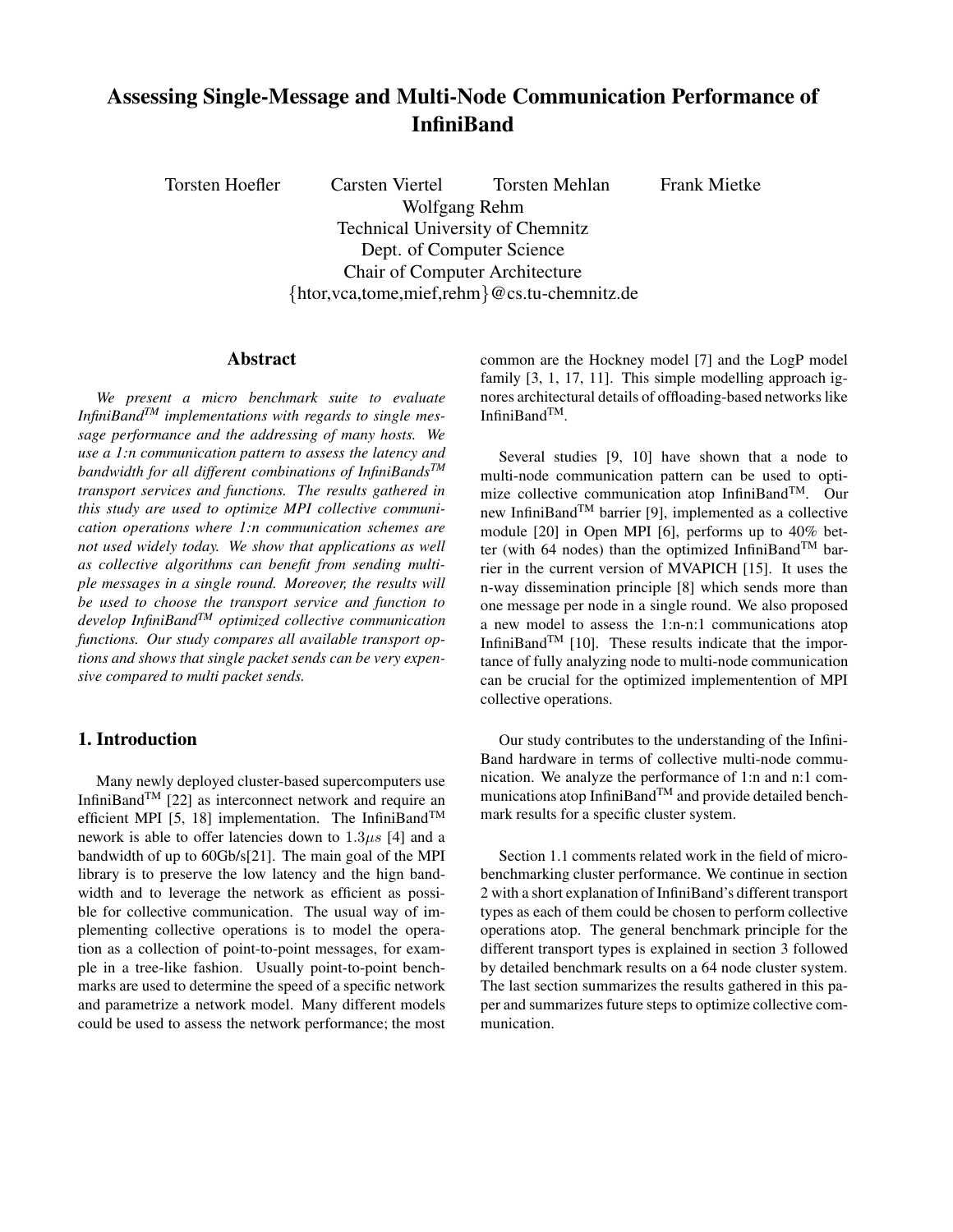# 1.1. Related Work

Only a few benchmarks are available for InfiniBand<sup>TM</sup>. The most common practice is to test the performance atop MPI with MPI-level benchmarks (e.g. [19]). We had to implement a new benchmark because we want to evaluate the hardware in all its details and with a special benchmark procedure. The available MIBA Microbenchmark Suite [2] is able to measure point-to-point communication performance for InfiniBand<sup>TM</sup>. Additional studies [13] used this benchmark suite to measure communication and application performance on different systems. However, it does not encounter the effects of a node to multi-node communication pattern.

# **2. InfiniBand Transport Types**

The InfiniBand<sup>TM</sup> standard offers different transport services like stream or datagram to the user. Each transport service has special features and shows different communication times and overheads. Additionally, different transport functions can be performed atop each transport service (see table 36 at page 245 in [22]). A combination of transport function and transport service will be called transport type in the following. All different transport types have to be benchmarked and analyzed in order to draw an accurate conclusion as to which type should be used to gain the best result for the implementation of a specific MPI Collective operation. The different transport types are explained shortly in the following.

#### 2.1. Transport Services

This section explains the different transport services defined in the InfiniBand<sup>TM</sup> specification briefly.

**Unreliable Connection** The Unreliable Connection (UC) offers an unreliable connection based point-to-point transmission without flow control. Packets may be silently discarded during transmission. A queue pair (QP) has to be created at each host and connected to each other in order to transmit any data. The queue pair acts as a connection and endpoint identifier in this way.

**Reliable Connection** The Reliable Connection (RC) is basically identical to UC despite the fact that the correct in order transission of packets is guaranteed by the InfiniBandTM hardware. An automatic retransmit and flow control mechanism is used to ensure correct delivery even if slight network errors occur. The role of the QPs remains the same as for UC.

**Unreliable Datagram** The Unreliable Datagram (UD) transport type offers connectionless data delivery. The reception or in order delivery is not guaranteed in this case. QPs are only used to send or receive packets and each packet can have a different destination (they do not denote a virtual channel as for UC/RC). A single datagram must not exceed the MTU of the underlying network.

**Reliable Datagram** The Reliable Datagram (RD) transport type adds a guaranteed reliable in order delivery to UD. QPs can be used to reach any target as in the UD case. RD is currently not supported in our test system.

**RAW** The RAW Transport type can be used to encapsulate other transmission protocols as ethernet or ipv6. It has nearly the same characteristics as UD and will thus not be discussed in the following.

#### 2.2. Transport Functions

In this section, the possible transport functions are discussed and bound to a specific transport type for the benchmark.

**Send** The simple send function is available for all IBA transport services and will be measured for all of them explicitely.

**RDMA Write** The Remote Direct Memory Access Write (RDMAW) can write to explicitely registered memory at a target without the need to interrupt the target's CPU. RD-MAW can be used atop RC, UC and RD. We present results for RDMAW atop RC because RD is currently not supported.

**RDMA Read** The Remote Direct Memory Access Read (RDMAR) can read from registered memory at a target system without influencing the remote CPU. RDMAR can be used atop RC and RD. We present results for RDMAR atop RC because RD is currently not supported.

**Atomic Operations** Atomic Operations (AO) can be very useful to support the MPI BARRIER collective call. Our current system does not support the optional AOs and we cannot present any measurement values.

**Multicast** Multicast (MC) is available for UD only and could be used to enhance MPI collective calls like MPI\_BCAST. Several studies [14, 12] have been conducted to leverage the multicast features for different collectiv operations. Our measurements will provide a tool to give a theoretical proof of their efficiency.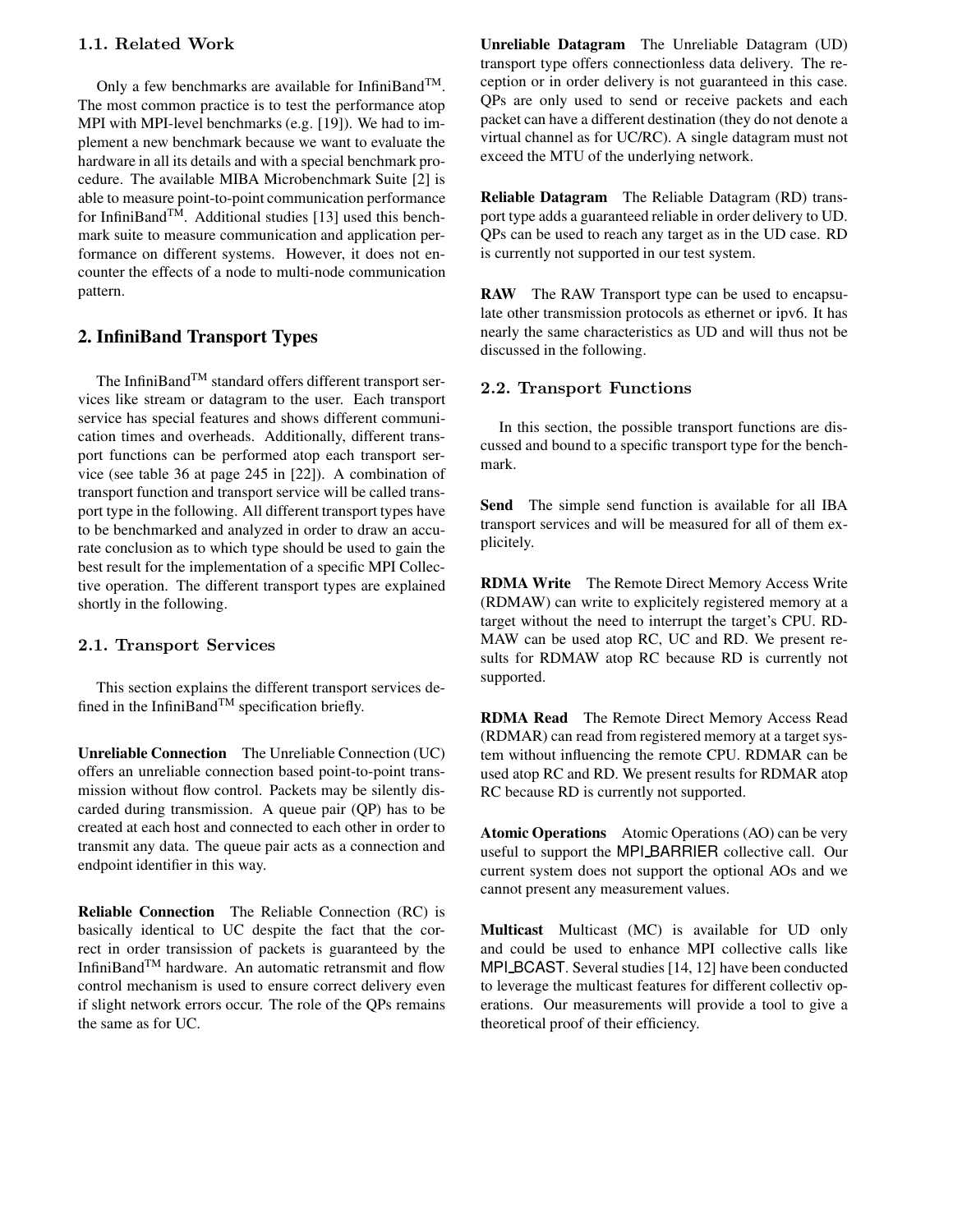## **3. Benchmark Principle**

We use four different benchmark scenarios to test the four different InfiniBand<sup>TM</sup> transport functions. We use notified receives in the send case that each received packet creates a CQ entry which can be consumed via the poll CQ VAPI call. The simple send-receive is tested with the following 1: $n$  n:1 principle between  $n$  nodes numbered from  $0..n-1$ :

- 1. node 0 posts  $n-1$  send requests to each node  $1..n-1$ (ping)
- 2. node 0 polls it's CQ until all nodes answered
- 3. node 1..n−1 waits for the reception of a message (poll CQ)
- 4. node  $1..n 1$  sends the message back to node 0

The RDMAW benchmark uses basically the same principle but the receive (step 2 and 3 above) is unnotified. The only way to detect the last byte of the receive memory region is to poll a counter. The RDMAW operation has been finished when the last byte of the receive buffer is changed (in order delivery is guaranteed). Checking the whole buffer would introduce too much memory congestion and the performance would decrease significantly for larger data sizes. The receive buffer layout in node 0 is depicted in figure 1.



**Figure 1. RDMAW Receive Buffer Layout at Node 0**

Node 0 polls  $n - 1$  bytes to check the receiption from  $n - 1$  peers. Polling introduces a memory congestion overhead on node 0 which has to be accepted because there is no faster method of testing whether a message has been received or not (interrupts or CQ elements are to slow in this context).

RDMAR performance is measured in two stages. First node 0 reads from all  $n - 1$  nodes and takes the time. The time for  $n - 1$  nodes to read from a single node is measured in a slightly more complicated way as described in the following.

- 1. node 0 sends via RDMAW to node  $1..n 1$
- 2. node  $1..n 1$  wait via polling for the RDMAW from node 0
- 3. node  $1..n 1$  read via RDMA Read from node 0
- 4. node  $1..n 1$  take the used time for their RDMAR operation

The Multicast benchmark is performed by sending a single UD Multicast packet from node 0 to all other nodes. All other nodes wait for the CQ entry via polling the CQ. Each node returns a unicast UD packet to node 0.

All round-trip-times(RTT) are usually measured at node 0 between the first send and the last receive (except in the second stage of RDMAR). The RTT is divided by two and denotes the latency for the specific communication pattern.

This benchmark also tests the performance of the InfiniBand<sup>TM</sup> implementation (the switch as well as the HCA and the software stack) under heavy load and maximum congestion (n nodes send/receive to/from a single node).

To enable statistical analysis as well as the assessment of minimal and maximal transmission times we use a different measurement scheme than most other benchmarks. Common benchmarks (e.g. [19, 2]) often perform a defined number of repetitions s (e.g.  $s = 1000$ ) in a loop and divide the measured time of all tests by  $s$  afterwards. This prohibits a fine-grained statistical analysis (to find mavericks as well as determine absolute hardware limited minima). Our approach measures each packet separately and stores the result in an array. This makes it possible to find minimum and maximum values and to calculate the average. This measurement scheme has also some impact on the measured values themselves. We measure each packet, which means that the whole pipeline startup (in the network cards itself and in the network) has to be charged to this. This results in very poor performance compared to the usual fully pipelineable benchmarks (1000 repetitions). However, because parallel applications do not communicate 1000 messages between two hosts (usually this is done in a single bigger message), our scheme represents the reality better.

# **4. Benchmark Results**

We present the benchmark Results for a 64 node InfiniBand $^{TM}$  system in this section. The system consists of:

- Processor: 3 GHz dual Xeon
- Memory: 4GB
- OS: Red Hat Linux release 9 (Shrike)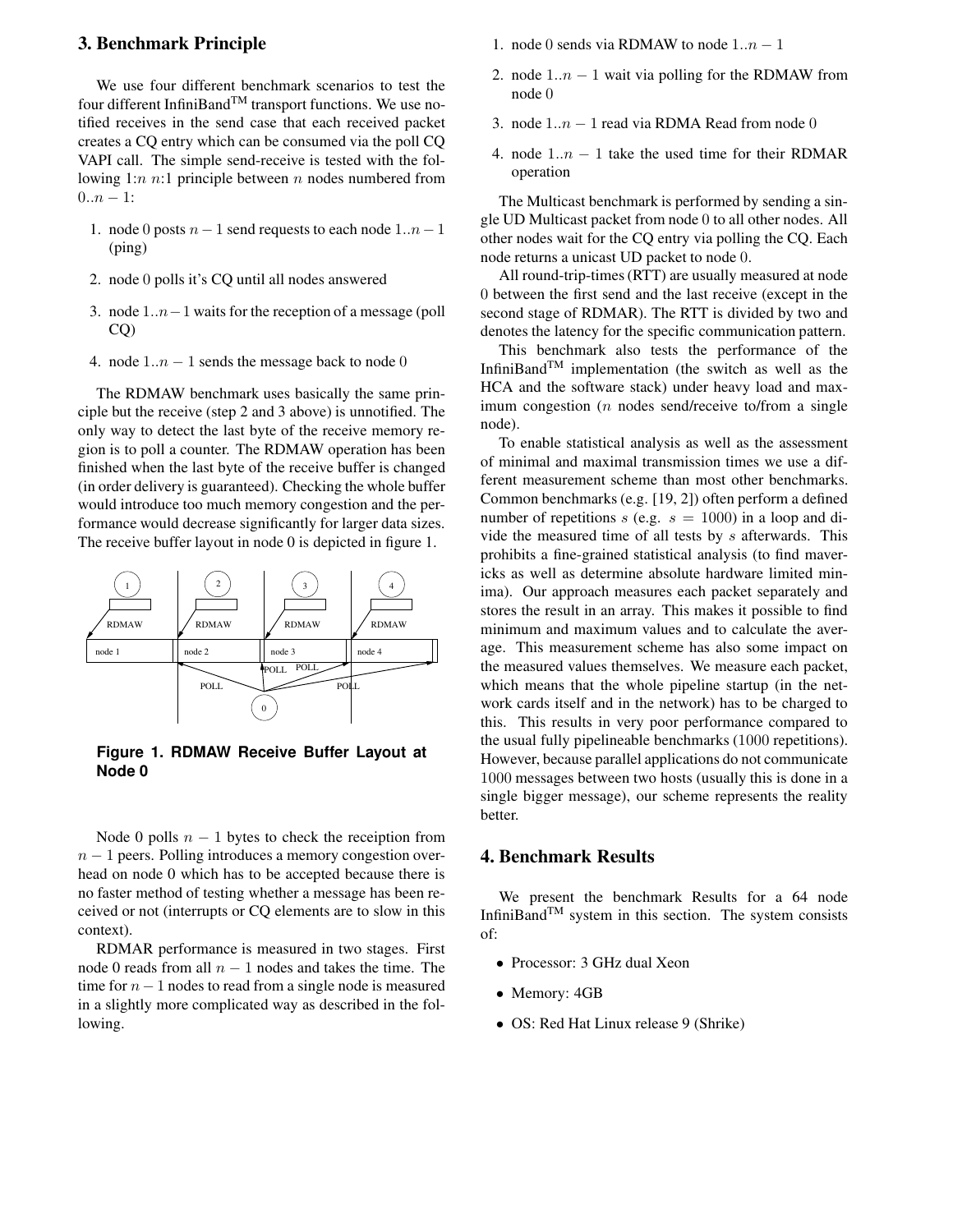- Kernel: 2.4.27 SMP
- HCA: Mellanox "Cougar" (MTPB 23108)

A single run returns measurement values for varying message sizes and a varying number of processors. The  $RTT/2$  latency scaling with regards to the message size as well as the scaling with regards to the number of participating processors is described in the following section.

## 4.1. Scaling with Message Size

First, we analyze the latency scaling with the message size for 1:1 communication (normal ping-pong benchmark). The latency scaling for increasing small message sizes up to 1k is shown in Figure 2. The MTU has been adjusted to 2k so that every message fits into a single packet. The



**Figure 2. 1:1** RTT/2 **with varying message sizes**

latency scales linearly with the message size as expected. A LogGP [1] modelling of this scenario would predict accurate communication times as the  $G$  in the LogGP model scales linearly with the message size. The second analysis determines the latency scaling with the message size for a 1:15 communication (16 nodes). Figure 3 shows the latency scaling up to 1k. The measurement results show the very interesting result that the single packet latencies to address 16 hosts are lower than the according latencies in the host-tohost  $(1:1)$  case. The only exception is the multicast result, which uses a single multicast in the 1:15 direction and 15 UD in the 15:1 direction. This leads us to the conclusion that the interface uses a rather deep pipeline on the sender side which benefits multiple sucessive packets.

The bandwidth scaling  $(bandwidth =$ messagesize/latency) for larger message sizes up to



**Figure 3. 1:15 Bandwidth with varying message sizes**



**Figure 4. 1:1 Bandwidth with varying message sizes**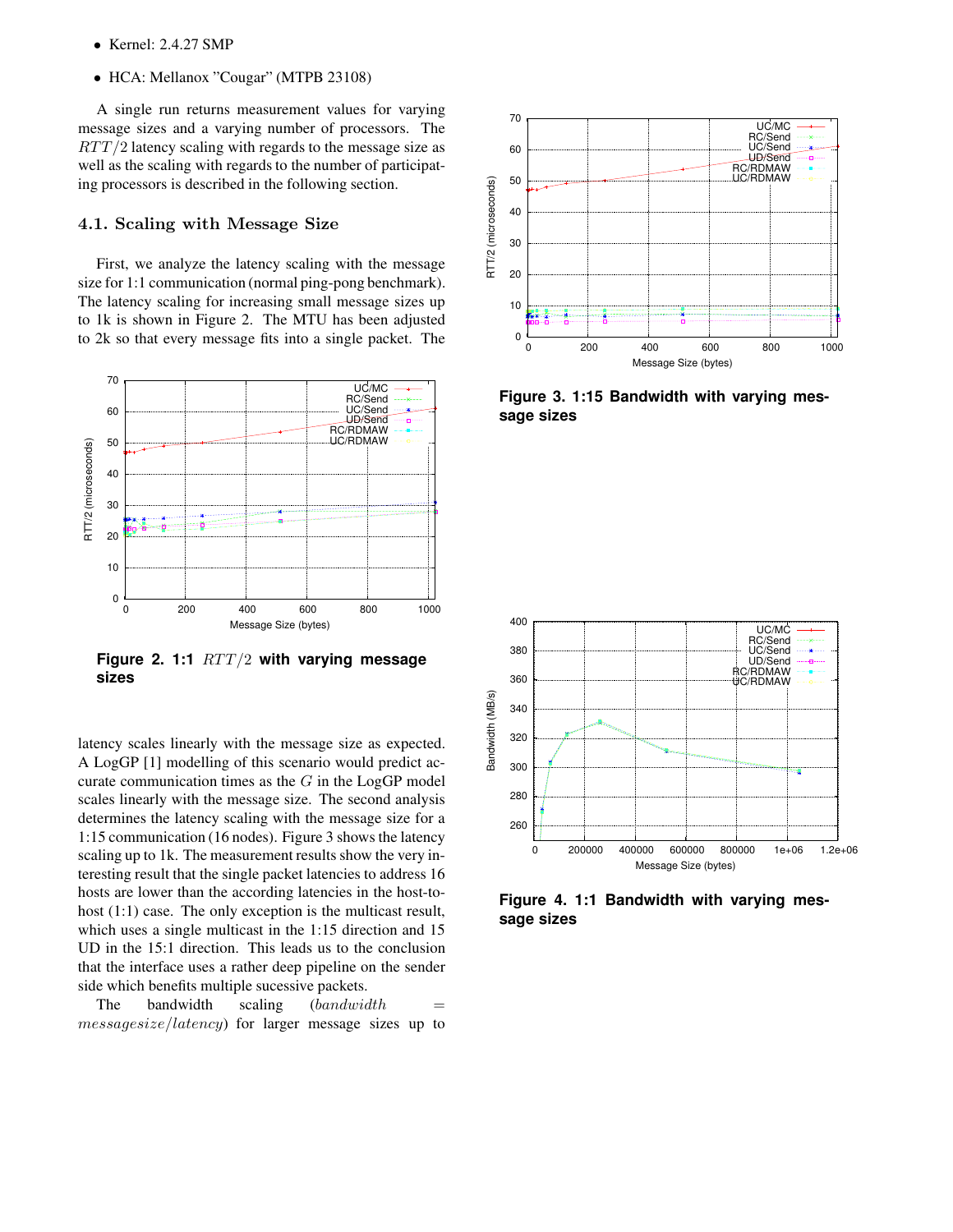1M in the 1:1 case ist shown in Figure 4. And the according bandwith for the 1:15 case is shown in Figure 5. Again,



**Figure 5. 1:1 Bandwidth with varying message sizes**

this benchmark shows clearly that the full power of the HCA cannot be reached with single packets and that a 1:n communication pattern should be preferred over a 1:1 communication. This shows that the LogGP model cannot be very accurate for this type of communication because its predicted communication times are directly proportional to the number of addressed hosts (a single  $q$  is accounted for each host). These results are quite interesting for the optimization of collective communication because they show that the sending of multiple packets in a single communication round can increase the throughput and lower the latency of single packets. Today's collective algorithms [16] usually use only a single communication partner per round.

# 4.2. Scaling with the Number of addressed Hosts

The number of addressed hosts (successively sent packets) seems to play an important role. This will be analyzed and shown in the following. Figure 6 shows the measured latency in relation to the host-number for the transmission of a single byte message. We see that the latency is decreasing with a growing the number of addressed hosts for MC and UD. Other transport services seem to have a local minimum around  $n = 10$  and the latency is increasing for higher processor counts. This may be due to local congestion (polling the memory or creating and/or polling CQ entries). This result shows clearly that one should send up to 10 messages in parallel to achieve best results. This discovery has already been used to optimize the InfiniBand<sup>TM</sup>



**Figure 6. Single byte Transmission Latency**

MPI\_BARRIER implementation [9] with a new algorithm which sends more than one packet per round (n-way dissemination - [8]). We will analyze in the following if this behavior can also be used to optimize MPI collective operations which need to communicate bigger data chunks (as MPI BCAST). Figure 7 shows the appropriate scaling for a single 1M message. We see the same results for bigger



**Figure 7. 1M Message Transmission Latency**

message sizes. This leads to the conclusion that one should send more than one message per collective communication round regardless of the message size.

All measured parameters are highly system dependent. We have conducted these measurements on different InfiniBandTM systems (consult [10] for details) and saw the same results. The shape of all benchmarked curves stayed the same, only some parameters varied. This makes it possible to use our benchmark suite to evaluate and compare